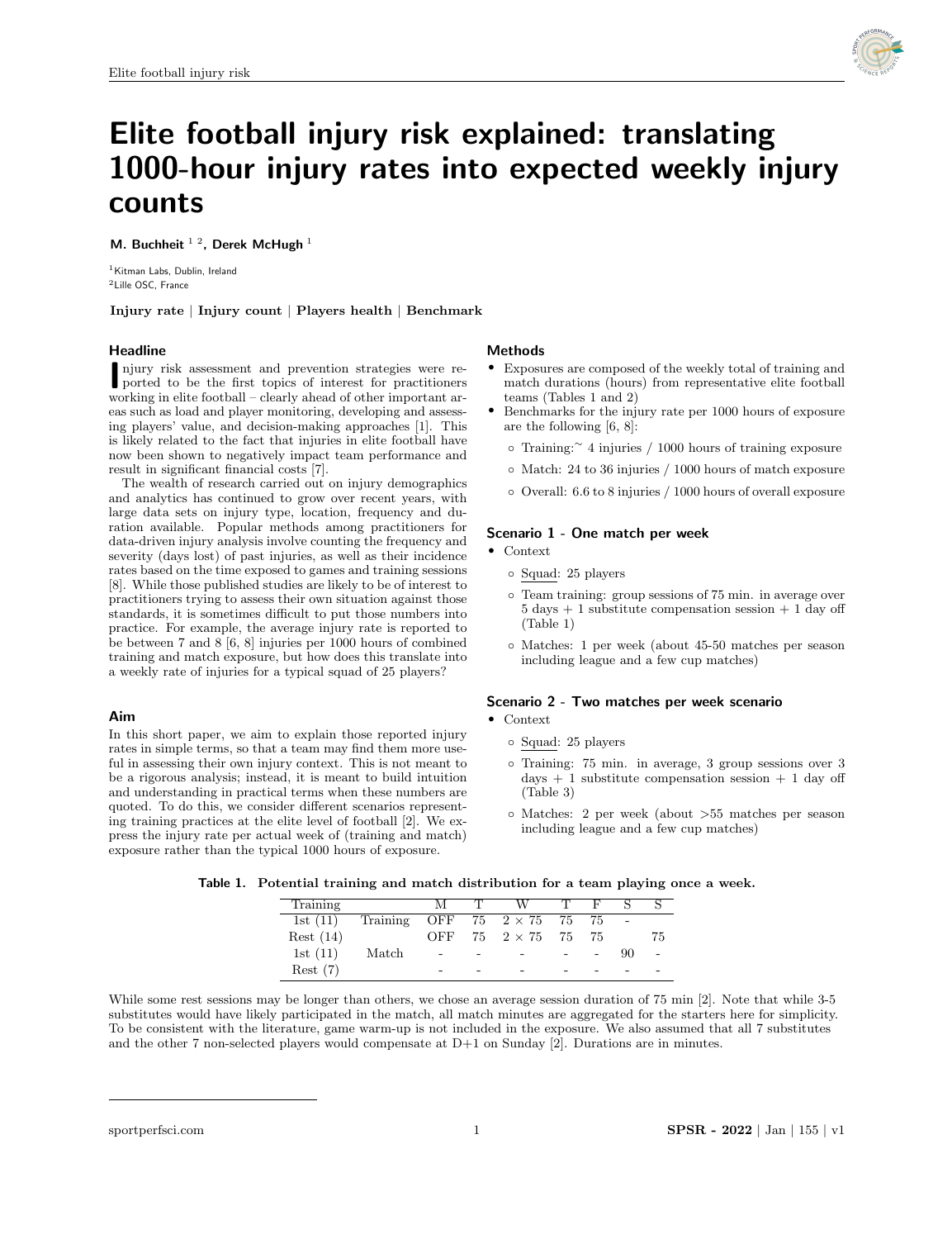

| Exposure Type                   | Weekly Exposure<br>(hours)                                 | Time to reach 1000<br>hours (weeks) | Expected Number of<br>Injuries per week         |
|---------------------------------|------------------------------------------------------------|-------------------------------------|-------------------------------------------------|
| Training                        | $(25 \times 75 \times 5) +$<br>$(14 \times 75 \times 1) +$ | 6                                   | $4/6 = 0.67$                                    |
|                                 | $= 174$                                                    |                                     | i.e., about 2 injuries<br>every 3 weeks         |
| Match                           | $11 \times 1.5$<br>$= 16.5$                                | 60                                  | Between $24/60$ and<br>36/60<br>$=$ [0.4, 0.6]  |
|                                 |                                                            |                                     | i.e., about 1 match<br>injury every 2 weeks     |
| Overall (match and<br>training) | $174 + 16.5$<br>$= 190.5$                                  | 5                                   | Between $6.6/5$ and<br>8/5<br>$=[1.3, 1.6]$     |
|                                 |                                                            |                                     | <i>i.e.</i> , about 3 injuries<br>every 2 weeks |

# Table 2. Detailed calculation for weekly exposure and expected number of weekly injuries for scenario 1.

Table 3. Potential training and match distribution for a team playing twice a week.

 $\overline{ }$ 

| Training         |                             | М                        | $\top$                                                          | W T F |          |                          | S                    | S                        |  |
|------------------|-----------------------------|--------------------------|-----------------------------------------------------------------|-------|----------|--------------------------|----------------------|--------------------------|--|
| 1st $(11)$       | Training 75 75 - - 75 - OFF |                          |                                                                 |       |          |                          |                      |                          |  |
| Rest $(14)(7^*)$ |                             | 75                       |                                                                 |       |          |                          | $75 - 75$ $75$ $60*$ | OFF                      |  |
| 1st $(11)$       | Match                       | $\overline{\phantom{a}}$ | $\alpha$ , $\alpha$ , $\alpha$ , $\alpha$ , $\alpha$ , $\alpha$ |       | $90 - -$ |                          | 90                   | $\overline{\phantom{m}}$ |  |
| Rest(4)          |                             | $\overline{\phantom{0}}$ |                                                                 |       |          | $\overline{\phantom{a}}$ | 30                   | $\overline{\phantom{a}}$ |  |
|                  |                             |                          |                                                                 |       |          |                          |                      |                          |  |

While some sessions may be longer than others, we chose an average session duration of 75 min [2]. Note that while 3-5 substitutes would have likely participated in the match, all match minutes are aggregated for the starters here for simplicity. To be consistent with the literature, game warm-up was not included in the exposure. While we assumed that they would compensate at D+1 after the Wednesday match, they would typically compensate on game day for the Saturday match, since Sunday is a day off. In the latter case, substitutes' training minutes are split into the 60 min work performed by the 7 non-selected players who may train at the training ground and the work of the 4 other selected substitutes who may not have played at all and may train for 30 min immediately at the stadium after the match [2]. Durations are in minutes.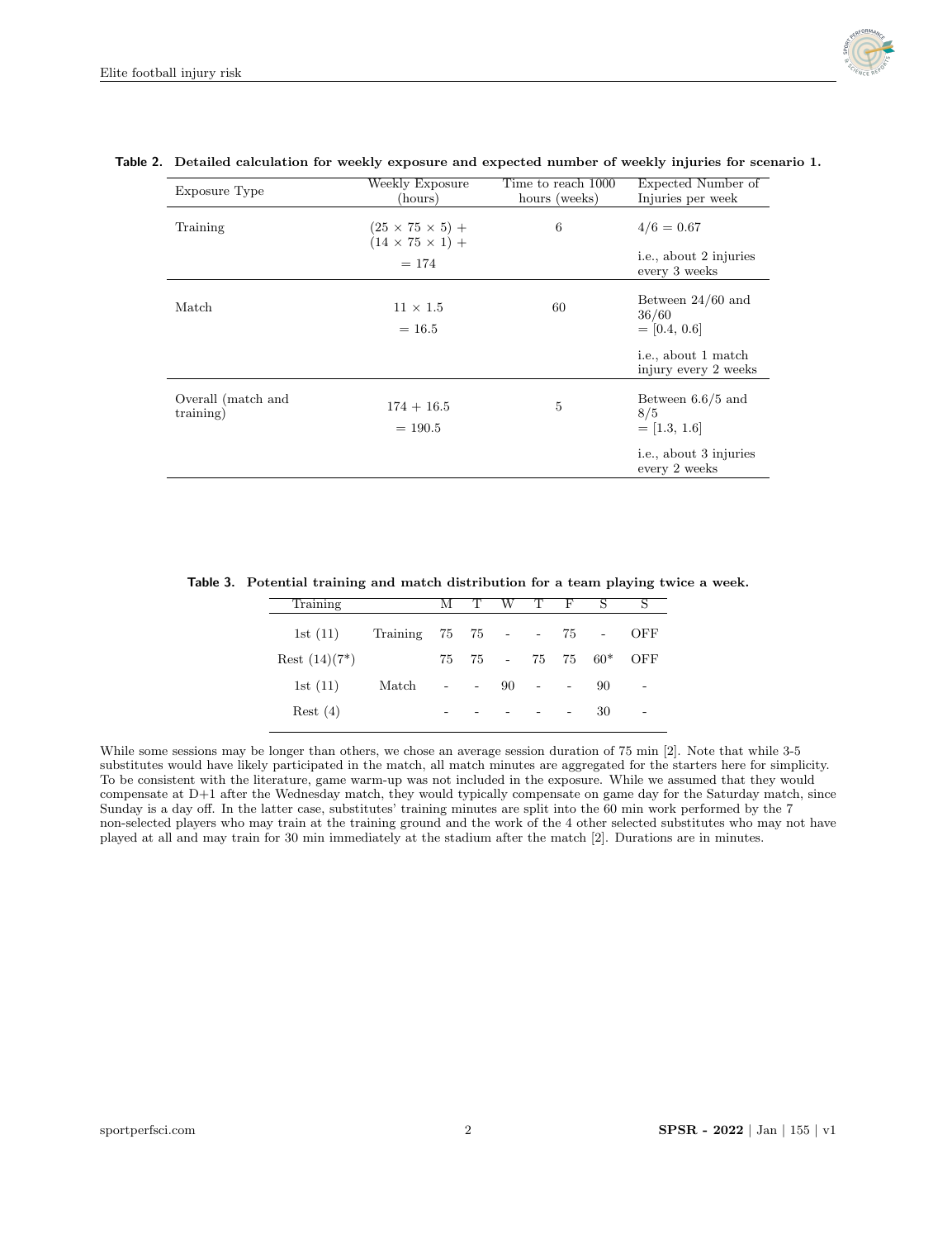

| Exposure Type                   | Weekly Exposure<br>(hours)                                 | Time to reach 1000<br>hours (weeks) | Expected Number of<br>Injuries per week        |
|---------------------------------|------------------------------------------------------------|-------------------------------------|------------------------------------------------|
| Training                        | $(25 \times 75 \times 3) +$<br>$(14 \times 75 \times 1) +$ | 8                                   | 0.5<br>i.e., about 1 injury                    |
|                                 | $(4 \times 30 \times 1) +$<br>$(7 \times 60 \times 1)$     |                                     | every 2 weeks                                  |
|                                 | $=120$                                                     |                                     |                                                |
| Match                           | $11 \times 1.5 \times 2$<br>$=$ 33                         | 30                                  | Between $24/30$ and<br>36/30<br>$=$ [0.8, 1.2] |
|                                 |                                                            |                                     | i.e., about 1 match<br>injury every week       |
| Overall (match and<br>training) | $120 + 33$<br>$= 153$                                      | 7                                   | Between $6.6/7$ and<br>8/7<br>$=[1.0, 1.2]$    |
|                                 |                                                            |                                     | i.e., about 1 injury<br>every week             |

#### Table 4. Detailed calculation for weekly exposure and expected number of weekly injuries for scenario 2.

## Conclusion

We have presented a simplified approach of injury rate while expressing the typical rate per 1000 hours of exposure [6, 8] into expected count per actual week of (training and match) exposure. This likely makes it easier for practitioners to assess their own injuries as they accumulate during the season. Overall, practitioners may simply keep "one injury a week" as the overall injury benchmark.

Importantly, the benchmarks examined in this paper relate to all injuries irrespective of their location, severity, mechanism (i.e., contact vs. non-contact). Therefore, practitioners should bear this in mind and adjust the rates where there are studies available to back that up. For example, in order to isolate muscle/tendon injuries, one may decrease the rate by a factor of two approximately [6, 8]. The ability to provide similar benchmarks at the position level would also improve the approach, since it is clear that both the frequency of injury occurrence and the types of injuries differ in relation to the demands of the activity for each role (e.g., goalkeeper vs. forward vs. defenders).

It is also worth noting that due to the lack of evidence for greater injury rates at the team level during congested vs. non-congested periods of play [3-5], both case studies above were treated similarly. The results may suggest monthly injury rates are slightly higher for teams consistently playing only once vs. consistently playing twice a week (6 vs. 4 per month). While this may be at odds with common beliefs, it simply amounts to the greater overall exposure when playing only one match a week (190 vs. 153 hours / week) - but this is obviously not suggesting that playing more often would be associated with a reduced risk per se.

Finally, the injuries rates reported in this paper are related to the actual training volumes and patterns of the experimental team created here, based on the latest practical evidence [2]. Teams training more, or less, could therefore expect slightly greater and lower weekly injury rates, respectively. Some important risk factors are also obviously not considered in this simplified analysis. It is clear that teams with specific player profiles (e.g., many older players) or teams following particular load management strategies may expect slightly different weekly injury counts.

#### Practical applications

- Expected injury counts per actual week of (training and match) exposure are easier to understand for practitioners than the typical injury rate per 1000 hours.
- Practitioners can consider "one injury a week" as the overall injury benchmark.
- Teams competing once a week and reporting more than 3 injuries every second week (>6 per month) may display higher-than-normal injury rates.
- Teams competing twice a week and reporting >1 injury per week (or >4 injuries per month) may display higher-thannormal injury rates.
- Practitioners may use those benchmarks to assess their current situation, and may take some preventive actions accordingly (e.g., profiling players for improved prevention work, load management, or players recovery, sleep and nutrition education).
- Technology that can empower a higher level of understanding and insights on a day-to-day basis would be valuable (i.e., realtime alarms embedded into an athlete management system).

Twitter: M. Buchheit (@mart1buch), Derek McHugh (@DerekMcHugh3)

#### References

1. Buchheit, M., McHugh, D. & Smith S. Kitman Labs Performance Intelligence Research Initiative: A Survey to bring research to the field. Sport Perf Sci & Reports, Feb. 2021, #135, v1.

2. Buchheit M., Sandua M., Berndsen J., Shelton A., Smith S., Norman D., McHugh D. and Hader K. Loading patterns and programming practises in elite football: insights from 100